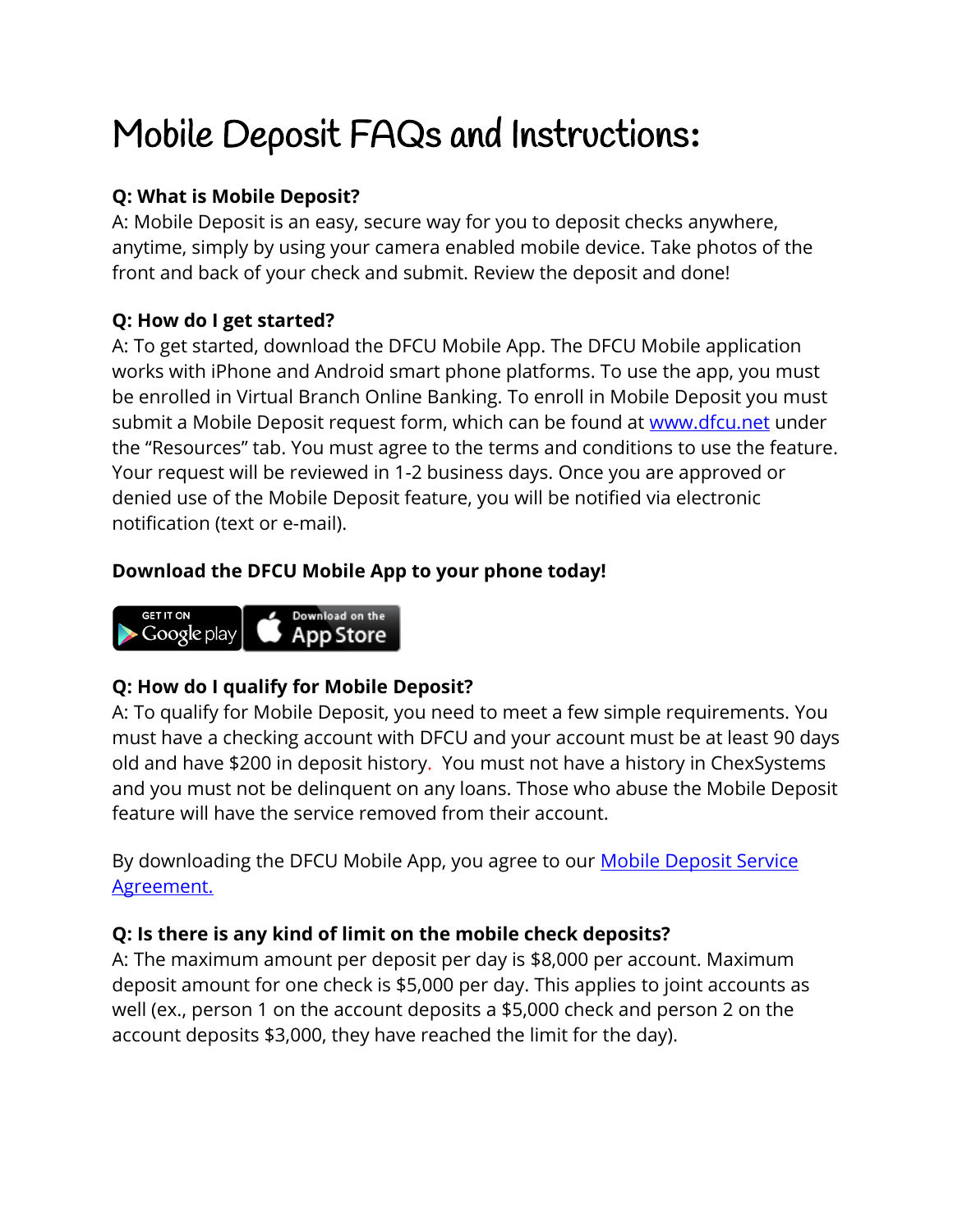#### **Q: Do the checks have to be signed?**

A: Yes, checks need to be negotiated with a signature with your account number and "Mobile Deposit" written underneath the signature.

#### **Q: When will my deposit post?**

A: On weekdays (excluding holidays), funds from checks deposited before 1:45 pm EST will be available the next day. Funds from checks that are deposited after 1:45 pm EST will be available in two business days.

On weekends (excluding holidays), funds from checks that are deposited before 1:45 pm EST on Friday will be available the following Monday. Funds from checks that are deposited after 1:45 pm EST Friday, or on Saturday and Sunday, will be available the following Tuesday.

#### **Q: How do I deposit a check into my account?**

A: Making mobile deposits is easy! First of all, make sure you have the most current version of the DFCU Mobile App. Visit [www.dfcu.net](http://www.dfcu.net/)